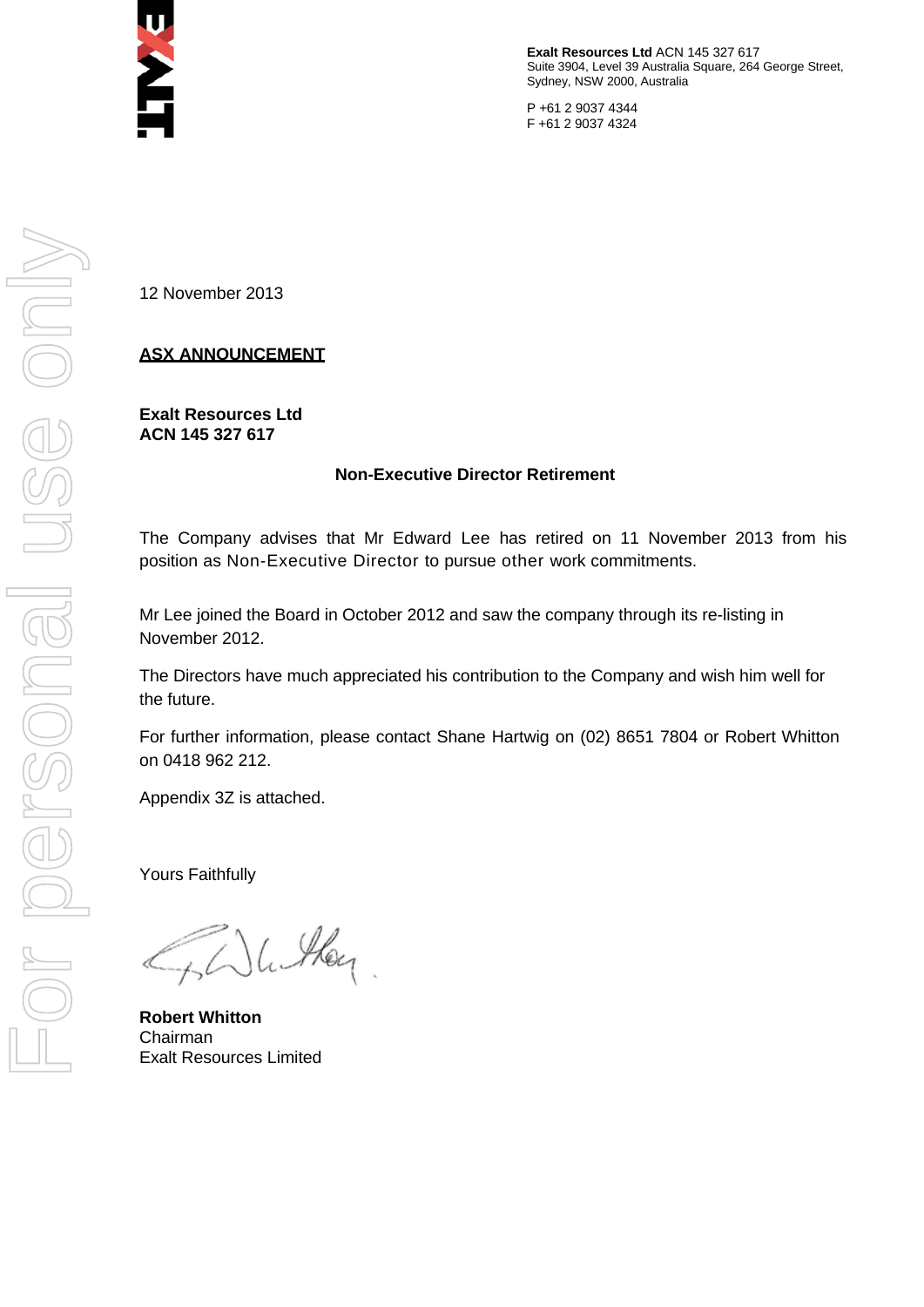*Rule 3.19A.3*

# **Appendix 3Z**

# **Final Director's Interest Notice**

*Information or documents not available now must be given to ASX as soon as available. Information and documents given to ASX become ASX's property and may be made public.*

Introduced 30/9/2001.

| Name of entity EXALT RESOURCES LIMITED |  |
|----------------------------------------|--|
| ACN 145 327 617                        |  |

We (the entity) give ASX the following information under listing rule 3.19A.3 and as agent for the director for the purposes of section 205G of the Corporations Act.

| Name of director                         | Mr Edward Lee    |
|------------------------------------------|------------------|
| Date of last notice                      | 04 December 2012 |
| Date that director ceased to be director | 11 November 2013 |

#### **Part 1 – Director's relevant interests in securities of which the director is the registered holder** *In the case of a trust, this includes interests in the trust made available by the responsible entity of the trust*

Note: In the case of a company, interests which come within paragraph (i) of the definition of "notifiable interest of a director" should be disclosed in this part.

#### **Number & class of securities**

Nil

<sup>+</sup> See chapter 19 for defined terms.